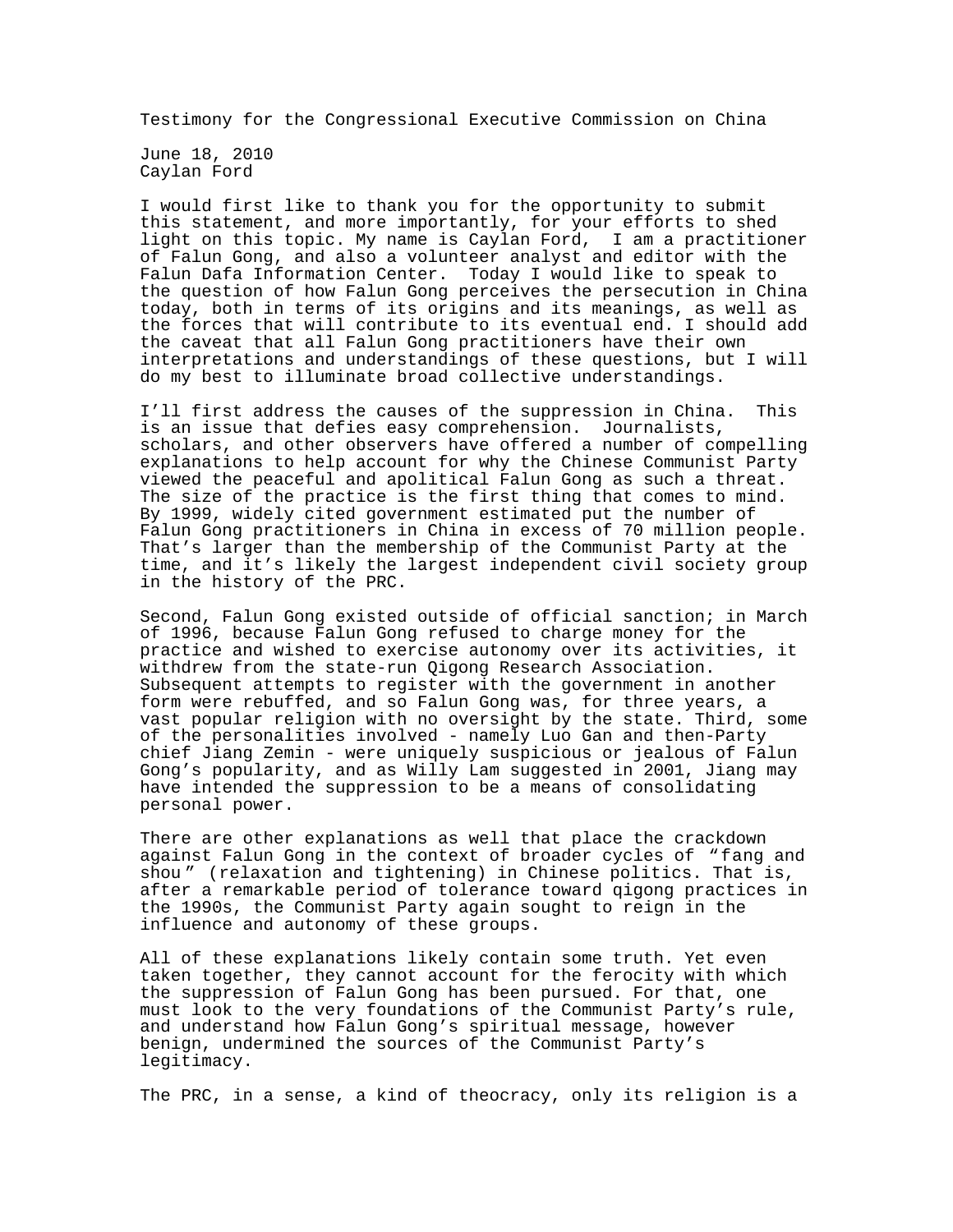secular one. The Party's mandate to rule derives from its claim to possess exclusive knowledge of certain Truths. The Marxist/Leninist ideology, including its vision of history and definitions of progress, serve as the ideological basis for Communist Party rule. That no one really believes in Marxism in contemporary China does not make this less so; it only means that the Party's ideological standing is more tenuous than in past decades, and its eagerness to suppress others may be more acute.

Falun Gong, and other independent religious groups, challenges the Party's ability to command faith and allegiance. The Communist Party believes in the primacy of human agency. Falun Gong believes that human agency is subordinate to divine authority. Where Mao Zedong spoke of struggling against the heavens, Falun Gong reconnects with a traditional Chinese aspiration to live in harmony with the Dao. Where Communism explains human behavior as a function of material determinism, Falun Gong's beliefs hold that human beings are innately good, that they are driven by conscience and compassion. And where the Party has sought to enhance its legitimacy over the last two decades by fostering economic growth, Falun Gong stresses that virtue is the source of true value.

For approximately one week immediately following the ban on Falun Gong, carefully crafted editorials in Xinhua and the People's Daily which explained the ban focused on Falun Gong's moral philosophy. An editorial appearing in Xinhua on July 27, 1999, proclaimed that " 'truth, kindness and tolerance' principle preached by Li Hongzhi has nothing in common with the socialist ethical and cultural progress we are striving to achieve. "

Another wrote that "Marxist dialectic materialism and historical materialism represent the world outlook and methodology of the proletariat, and . . . the scientific theories of Marxism established on the basis of this worldview should serve as the spiritual pillar of communists. Falun Dafa as created by Li Hongzhi preaches idealism and theism…and thus is absolutely contradictory to the fundamental theories and principles of Marxism. " And so on.

These editorials lasted little more than a week before eventually giving way to more incendiary attacks. But while they lasted, they provided a candid glimpse at why the Party viewed why Falun Gong with such trepidation. It is not because Falun Gong practitioners sought political power (they didn't), nor was it merely because of their size or independence from the state. Rather, Falun Gong offered a compelling moral philosophy, rooted in China's spiritual traditions, that was seen by Jiang Zemin as undermining the already faltering appeal of the party's ideology, and that cast the Party's moral deficiencies in stark relief.

And so, because China's rulers believed themselves to be at odds with the principles of truth, compassion, and tolerance and with the theistic spiritual orientation of Falun Gong, they have pursued its adherents with incredible resolve.

Understanding this dynamic can help answer another important question: why have so many Chinese Falun Gong adherents – tens of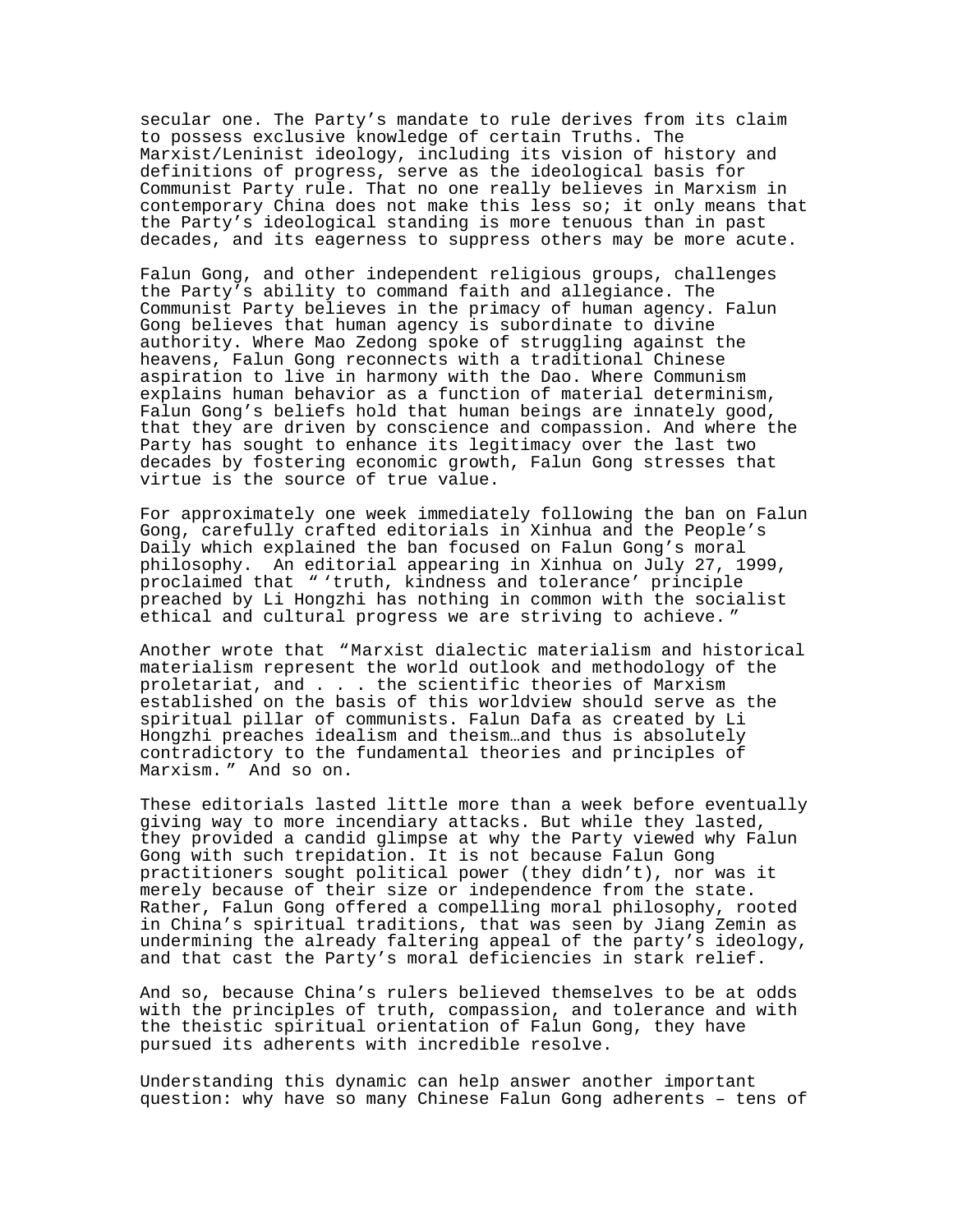millions, by some estimates – persisted in exercising their faith when confronted with the full force of China's persecutory apparatus bearing down on them? Why don't they simply denounce Falun Gong? The objective of the imprisonment and the violence, after all, is forced religious conversion; if adherents recant, they are freed from detention. If they don't, they are held extrajudicially and subjected to painful punishment. And yet the choice for millions of Falun Gong adherents has been to persist in spite of the threats; to continue practicing Falun Gong, and in many cases to risk their lives in order to tell their compatriots about the persecution and the practice.

To be clear, Falun Gong practitioners don't invite martyrdom. They seek not to be tortured; they want out of labor camps. But given the choice between recanting their faith or being tortured, most still choose the latter. What motivates them?

The answer has already been alluded to. Falun Gong is suppressed because the Party fears that if people believe in divine authority, if they seek moral and personal inspiration from a religious belief system, then the Party loses control. The Communist Party dictates that a person's life belongs to the cause of Communism; a person possessed of a spiritual faith, by contrast, believes that life originates with and is connected to something which transcends this physical existence. They are thus far more impervious to control or coercion with threats, violence, with material incentives; they are their own people, their hearts and minds not the property or subject of the state.

Falun Gong's capacity to resist elimination in China lies precisely in its belief, one shared by all religions, that life goes on in the hereafter, and that the state in which you exist in the next life is connected to how you choose to live in this one. Falun Gong's faith holds that the virtues of Truth, Compassion, and Tolerance describe the intrinsic nature of the universe itself; that they are eternal and undying. And if a person seeks to live in line with these principles, they are connecting to something far greater than themselves. If a person lives a life of honesty, of courage, of compassion and justice, then in that act alone they forge something that is everlasting; they achieve a kind of immortality.

To observers who do not believe in an afterlife, who are pure pragmatists, Falun Gong's response to persecution as folly. But even if you don't believe in a life hereafter, there is still something to be said for living a life devoted to principles, or to believing that maybe virtue is its own reward. Posterity seldom remembers pragmatists. The great figures of history are men possessed of principles who made immense personal sacrifices in defense of justice. Were they pragmatists, people who put their own immediate interests ahead of principles, we would not know their names, nor would we be able to enjoy their legacy.

This explains why Falun Gong adherents have resisted suppression in China, and why they have not folded in labor camps and under threat of violence. The same rationale also explains how Falun Gong has responded to the persecution.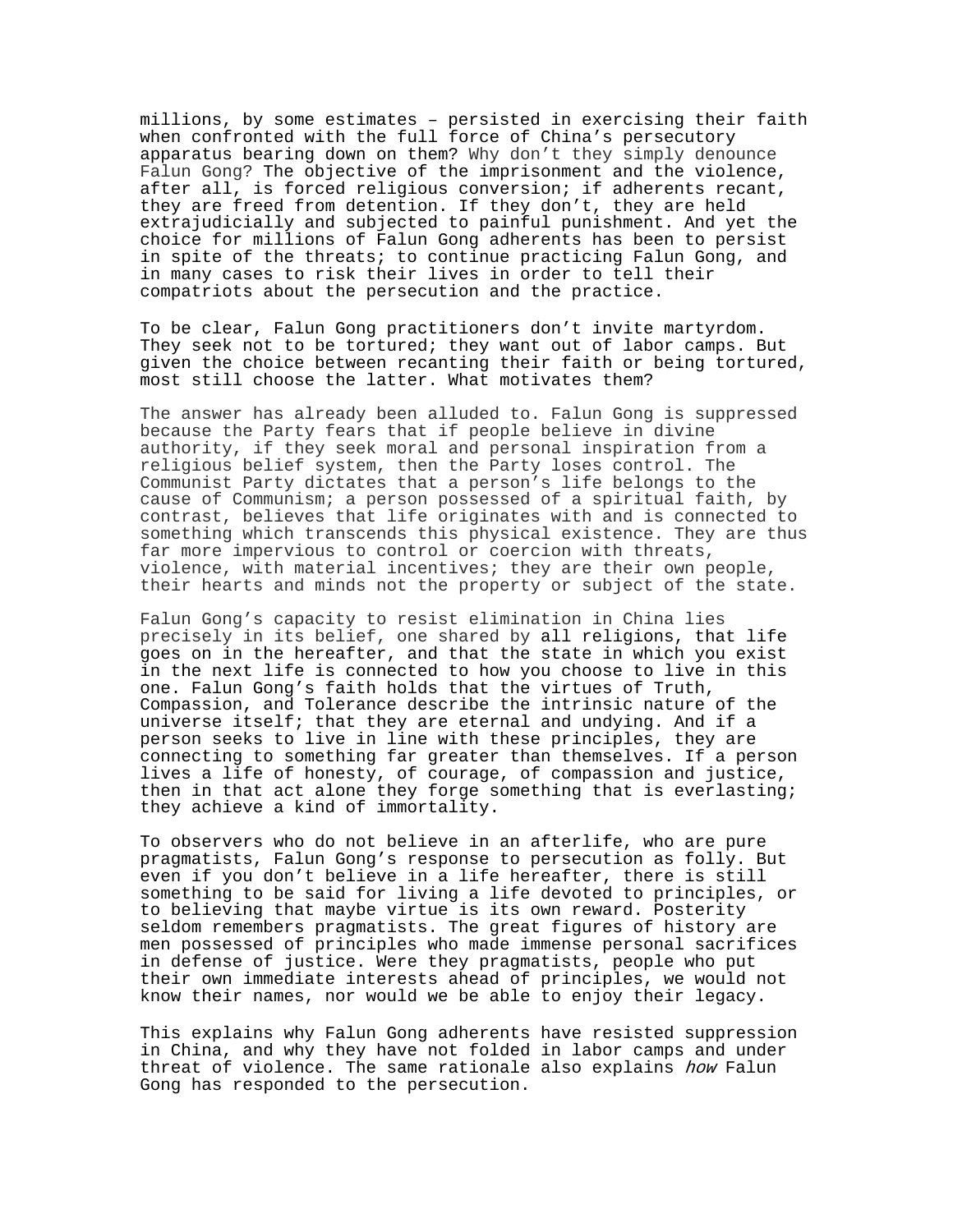At some point in the last decade, you have likely encountered some manifestation of Falun Gong's response to persecution: the silent vigils of meditation kept outside Chinese embassies or consulates, the appeals of a young woman whose sister is held in a labor camp in China, or the rallies and marches meant to raise awareness of persecution in China. You have likely heard about the media outlets that some Falun Gong adherents started to provide an alternative to Chinese state-run television and newspaper, or about how software developed by American Falun Gong practitioners is now used to circumvent government censorship of the Internet from China to Iran, Syria to Burma.

Some of these activities – and especially Falun Gong practitioners' efforts to encourage people to denounce their affiliations to the Communist Party – bear distinctly political overtones. This has given rise to the belief in some circles that the Falun Gong community has become a political force in China, or even that it seeks power for itself.

But look more closely at Falun Gong's resistance and you find that it lacks the qualities of a true political movement. While most Falun Gong adherents believe that good government should be one that respects freedom of speech, of press, rule of law and that institutionalizes a separation of church and state, few of us would be likely to describe the solution to our suppression in China as lying in institutional or political change. Falun Gong has never sought to prescribe what China's government (or any other government) should look like. Its adherents do not covet political power or influence, and they do not participate in debates on other social or political issues. To put it plainly, Falun Gong adherents ascribe relatively little importance to political institutions in general.

When the persecution began, Falun Gong initially responded somewhat incredulously, believing that the authorities had simply made a mistake. These were people who based their self-identity on being law-abiding, peaceful people, and they believed that if they simply explained themselves, the suppression on Falun Gong would be lifted.

Adherents' response was characteristic of what political scientist Kevin O'Brien describes as China's "rightful resisters ": people who did not want to challenge the government, but instead wanted it to uphold its own laws and protect existing social contracts. These are people who, rather than going underground to engage in subversion, sought the government's attention and made appeals to its institutions and leaders in good faith. To that end, Falun Gong practitioners from across the country traveled to local petitioning offices where they hoped to explain why Falun Gong was no threat to the government and request that their rights be restored. It did not turn out well. The local appeal offices became gateways to labor camps and prisons.

Practitioners soon began looking beyond their local government offices and toward Beijing, calling for dialogue, reconciliation, and understanding. Yet the results were no better. On any given day from late 1999 to early 2001, hundreds of Falun Gong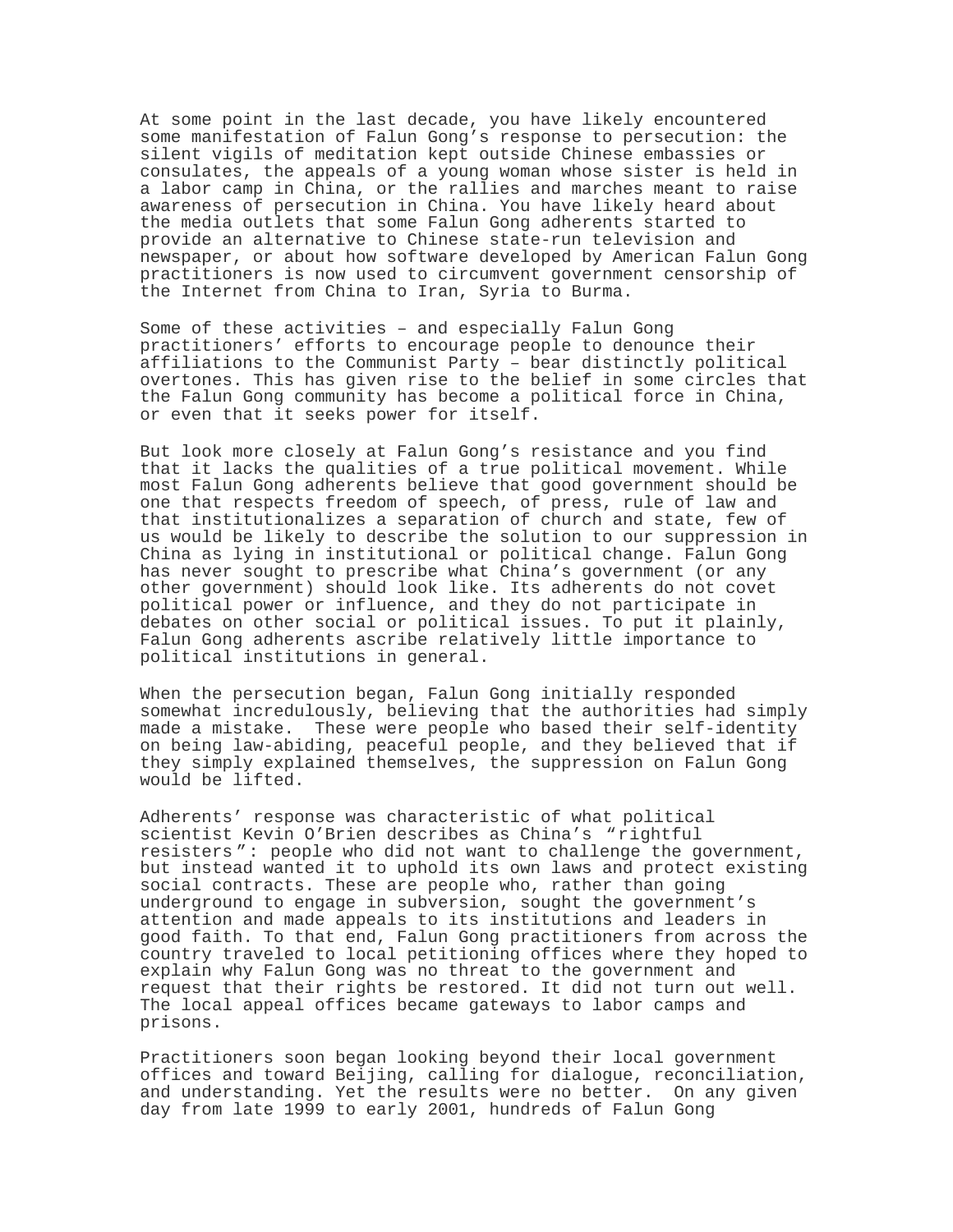adherents from around the country would turn up on Tiananmen Square to stage silent protests, to meditate, or to unfurl banners proclaiming Falun Dafa's goodness and innocence. They referred to these demonstrations never as protests, but as " appeals, " implying that they still held out hope that the leadership would change its mind. Nonetheless, they were met with brutal reprisals, and the violence and the scale of the suppression only escalated.

In late 2001, and continuing to this day, Falun Gong adherents shifted focus. The Communist Party was committed to its course, but perhaps the people of China could be persuaded. If the people refused to be complicit, there would be no police willing to arrest practitioners, no teachers willing to turn in their students (or vice versa), no judges willing to be compromised. Denied any voice in the official media, the daily protests on Tiananmen Square gave way to autonomous underground printing<br>houses in nearly every county and district in the country-China's equivalent of the Soviet Samizdat, one could say. From their living rooms, adherents would establish secure Internet connections, access websites outside China using proxy servers, download usually censored literature on the persecution of Falun Gong, and use it to produce homemade leaflets which they would distribute by nightfall. Falun Gong adherents living outside China worked to give scale to these efforts, creating censorshipcircumvention software, launching Chinese-language radio and satellite television, and so on. The belief guiding these efforts is that all people are inherently good; that if they can merely know the truth, their consciences will steer them toward justice.

But persuading Chinese citizens to not be complicit in the persecution is a difficult task. Decades of political campaigns have the Chinese citizenry that the best course of action is to lay low, to keep one's head down, to follow orders, lest they also be targeted. Falun Gong's challenge is to convince people to put justice, and for the possibility of a better future ahead of their short-term interests. The best way we know to do that, from our own experiences in labor camps and detention centers, is to appeal to people's connection to eternal truths and virtues; to things which are lasting, and greater than any one of us.

And so, while the efforts to encourage renunciation from the Communist Party may appear politically driven, look closer and you will find that the message is not that Falun Gong should be in power, or that democratic revolution should be fomented. The message is that virtue and integrity – the cornerstones of China's Confucian and Buddhist traditions -- must return to China. The message is that China's greatness, and the value of the Chinese people, lies precisely in the value that its culture places on moral courage, on compassion, and on justice.

I began by addressing how we understand the origins of the persecution against Falun Gong in China, and I will conclude by sharing how we hope it might end. If you ask a Falun Gong practitioner in China what they would do if freedom of belief were afforded to them, they will probably tell you that they'd like to go back to practicing meditation in the parks in the